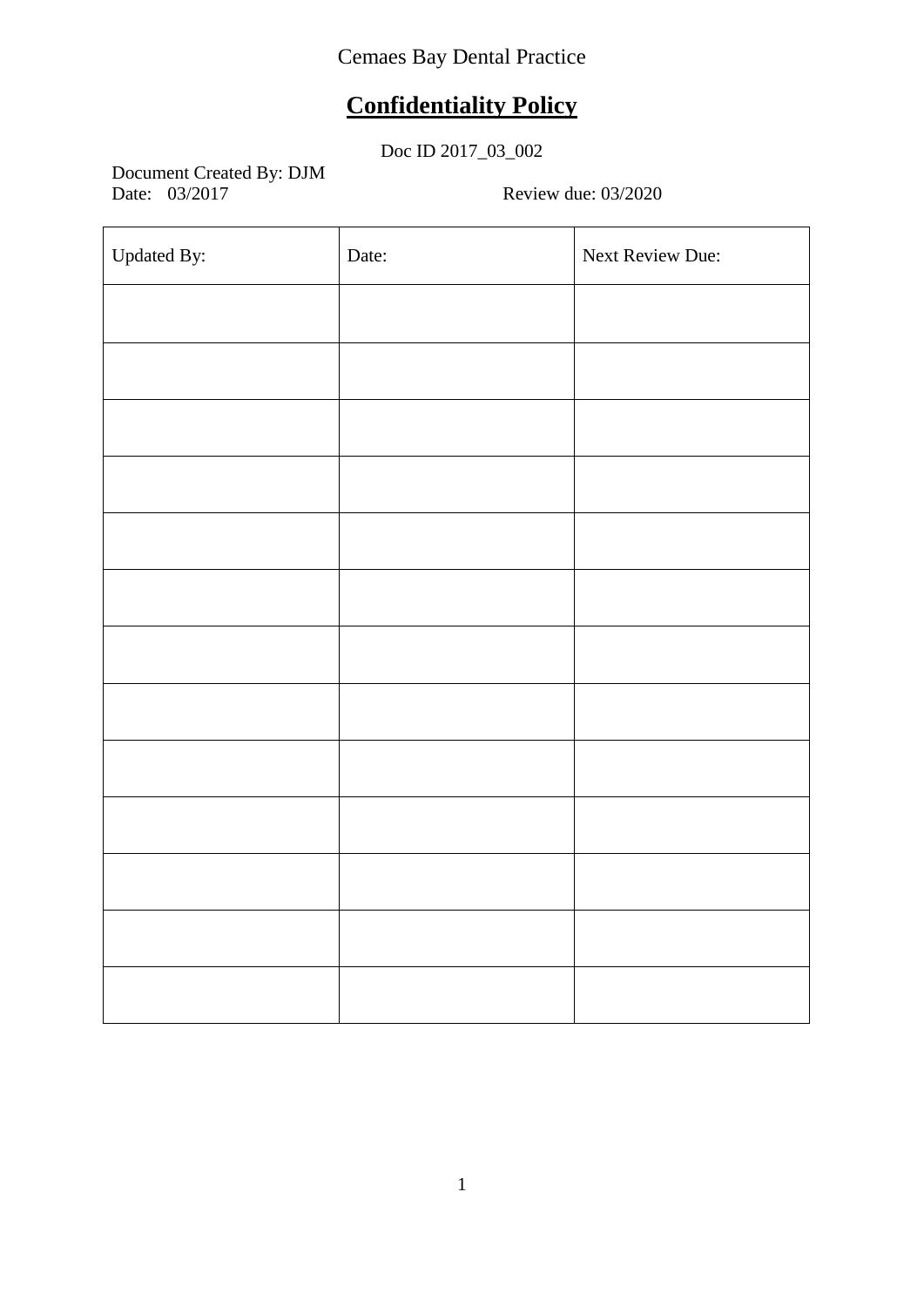# *Cemaes Bay Dental Practice*

## *PRACTICE CONFIDENTIALITY POLICY*

At this practice, the need for the strict confidentiality of personal information about patients is taken very seriously. This document sets out our policy for maintaining confidentiality and all members of the practice team must comply with these safeguards as part of their contract of employment/contract for services with the practice.

#### **The importance of confidentiality**

The relationship between dentist and patient is based on the understanding that any information revealed by the patient to the dentist will not be divulged without the patient's consent. Patients have the right to privacy and it is vital that they give the dentist full information on their state of health to ensure that treatment is carried out safely. The intensely personal nature of health information means that many patients would be reluctant to provide the dentist with information if they were not sure that it would not be passed on. If confidentiality is breached, the dentist/dental hygienist/dental therapist/dental nurse faces investigation by the General Dental Council and possible erasure from the Dentists or DCP Register; and may also face legal action by the patient for damages and, for dentists, prosecution for breach of the 1998 Data Protection Act.

#### **General Dental Council**

All staff must follow the General Dental Council's rules for maintaining patient confidentiality contained in *Standards for dental professionals*.

If confidentiality is breached, each registered dental professional involved is responsible to the Council for their individual conduct.

#### **What is personal information?**

In a dental context, personal information held by a dentist about a patient includes:

- the patient's name, current and previous addresses, bank account/credit card details, telephone number/e-mail address and other means of personal identification such as physical description
- information that the individual is or has been a patient of the practice or attended, cancelled or failed to attend an appointment on a certain day
- information concerning the patient's physical, mental or oral health or condition
- information about the treatment that is planned, is being or has been provided
- information about family members and personal circumstances supplied by the patient to others
- the amount that was paid for treatment, the amount owing or the fact that the patient is a debtor to the practice.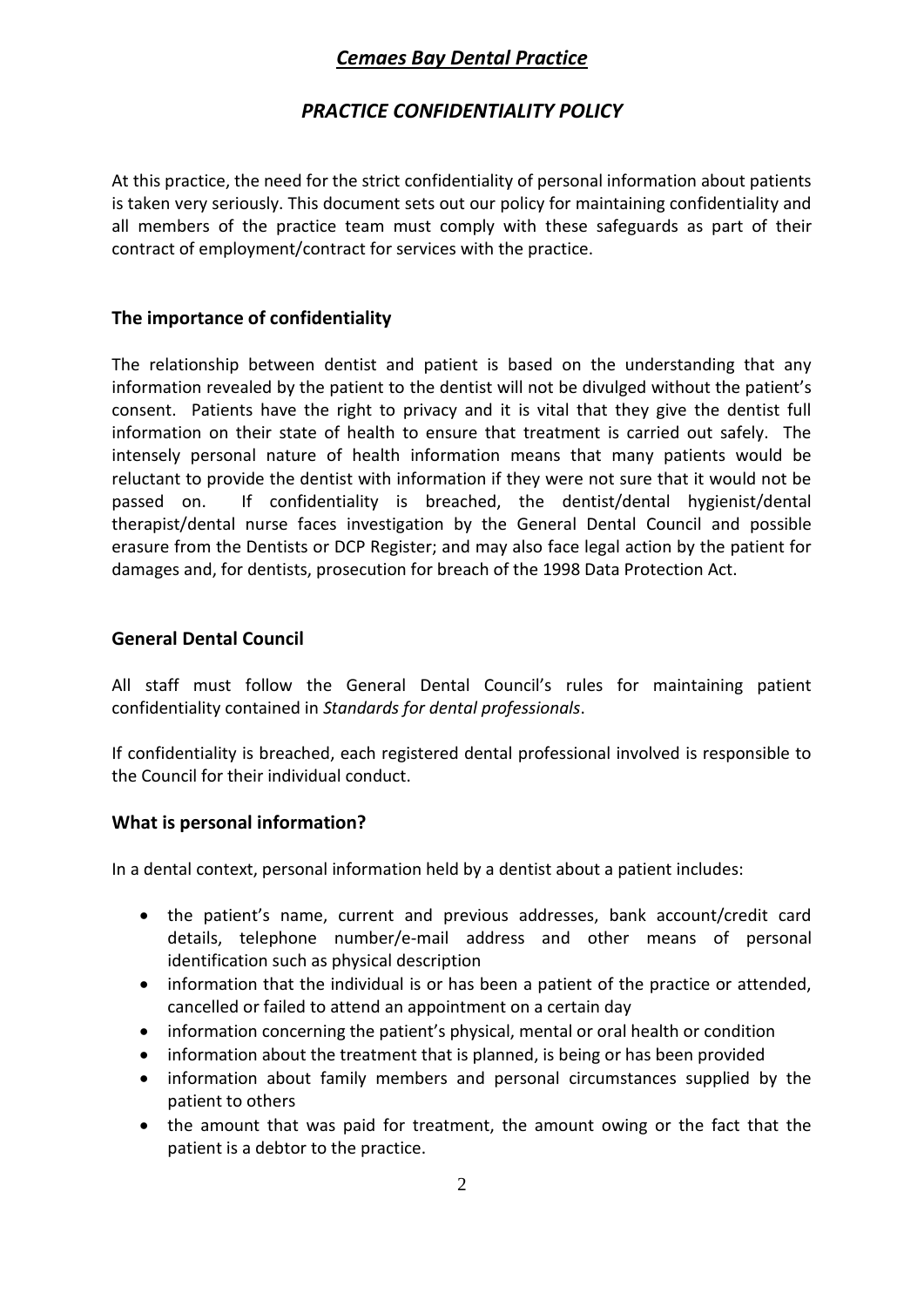# **Principles of confidentiality**

This practice has adopted the following three principles of confidentiality:

Personal information about a patient:

- is confidential in respect of that patient and to those providing the patient with health care
- should only be disclosed to those who would be unable to provide effective care and treatment without that information (*the need-to-know concept*) and
- such information should not be disclosed to third parties without the consent of the patient except in certain specific circumstances described in this policy.

## **Disclosures to third parties**

There are certain restricted circumstances in which a dentist may decide to disclose information to a third party or may be required to disclose by law. *Responsibility for disclosure rests with the patient's dentist and under no circumstances can any other member of staff make a decision to disclose.* A brief summary of the circumstances is given below.

#### **When disclosure is in the public interest**

There are certain circumstances where the wider public interest outweighs the rights of the patient to confidentiality. This might include cases where disclosure would prevent a serious future risk to the public or assist in the prevention or prosecution of serious crime.

#### **When disclosure can be made**

There are circumstances when personal information can be disclosed:

- where expressly the patient has given consent to the disclosure
- where disclosure is necessary for the purpose of enabling someone else to provide health care to the patient and the patient has consented to this sharing of information
- where disclosure is required by statute or is ordered by a court of law
- where disclosure is necessary for a dentist to pursue a bona-fide legal claim against a patient, when disclosure to a solicitor, court or debt collecting agency may be necessary.

# **Disclosure of information necessary in order to provide care and for the functioning of the NHS**

Information may need to be disclosed to third party organisations to ensure the provision of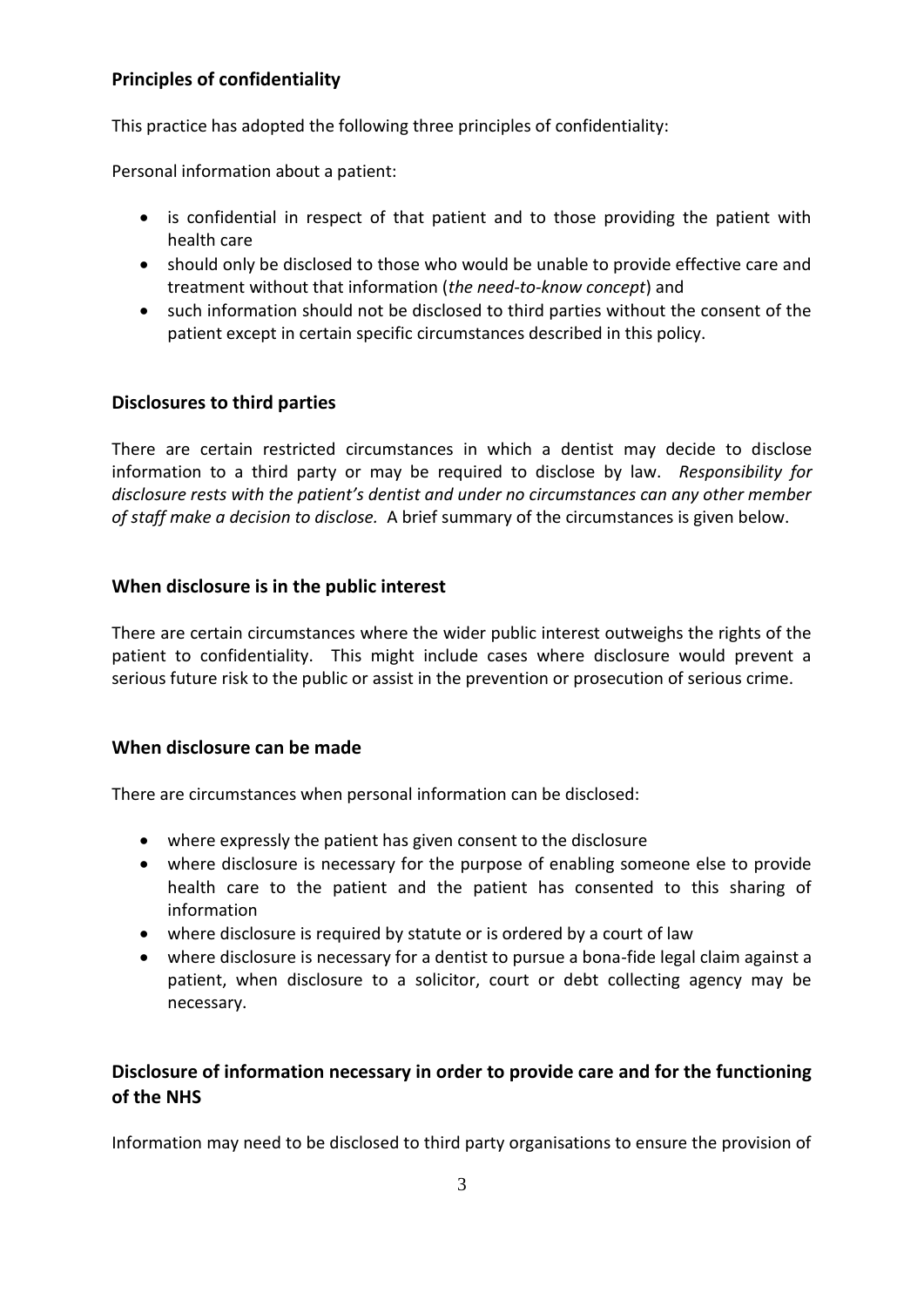care and the proper functioning of the NHS. In practical terms this type of disclosure means:

- transmission of claims/information to payment authorities such as the DPD/SDPD/CSA
- in more limited circumstances, disclosure of information to the PCT/HB
- referral of the patient to another dentist or health care provider such as a hospital.

## **Data protection code of practice**

The Practice's *Data protection code of practice* provides the required procedures to ensure that we comply with the 1998 Data Protection Act. It is a condition of engagement that everyone at the practice complies with the code of practice.

#### **Access to records**

Patients have the right of access to their health records held on paper or on computer. A request from a patient to see records or for a copy must be referred to the patient's dentist. The patient should be given the opportunity of coming into the practice to discuss the records and will then be given a copy. Care should be taken to ensure that the individual seeking access is the patient in question and where necessary the practice will seek information from the patient to confirm identity. The copy of the record must be supplied within forty days of payment of the fee and receipt of identifying information if this is requested.

Access may be obtained by making a request in writing and the payment of a fee for access of up to £10 (*for records held on computer*) or £50 (*for those held manually or for computerheld records with non-computer radiographs*). We will provide a copy of the record within 40 days of the request and fee (where payable) and an explanation of your record should you require it.

The fact that patients have the right of access to their records makes it essential that information is properly recorded. Records must be:

- contemporaneous and dated
- accurate and comprehensive
- signed by the dentist
- neat, legible and written in ink
- strictly necessary for the purpose
- not derogatory
- such that disclosure to the patient would be unproblematic.

#### **Practical rules**

*The principles of confidentiality give rise to a number of practice rules that everyone in the practice must observe:*